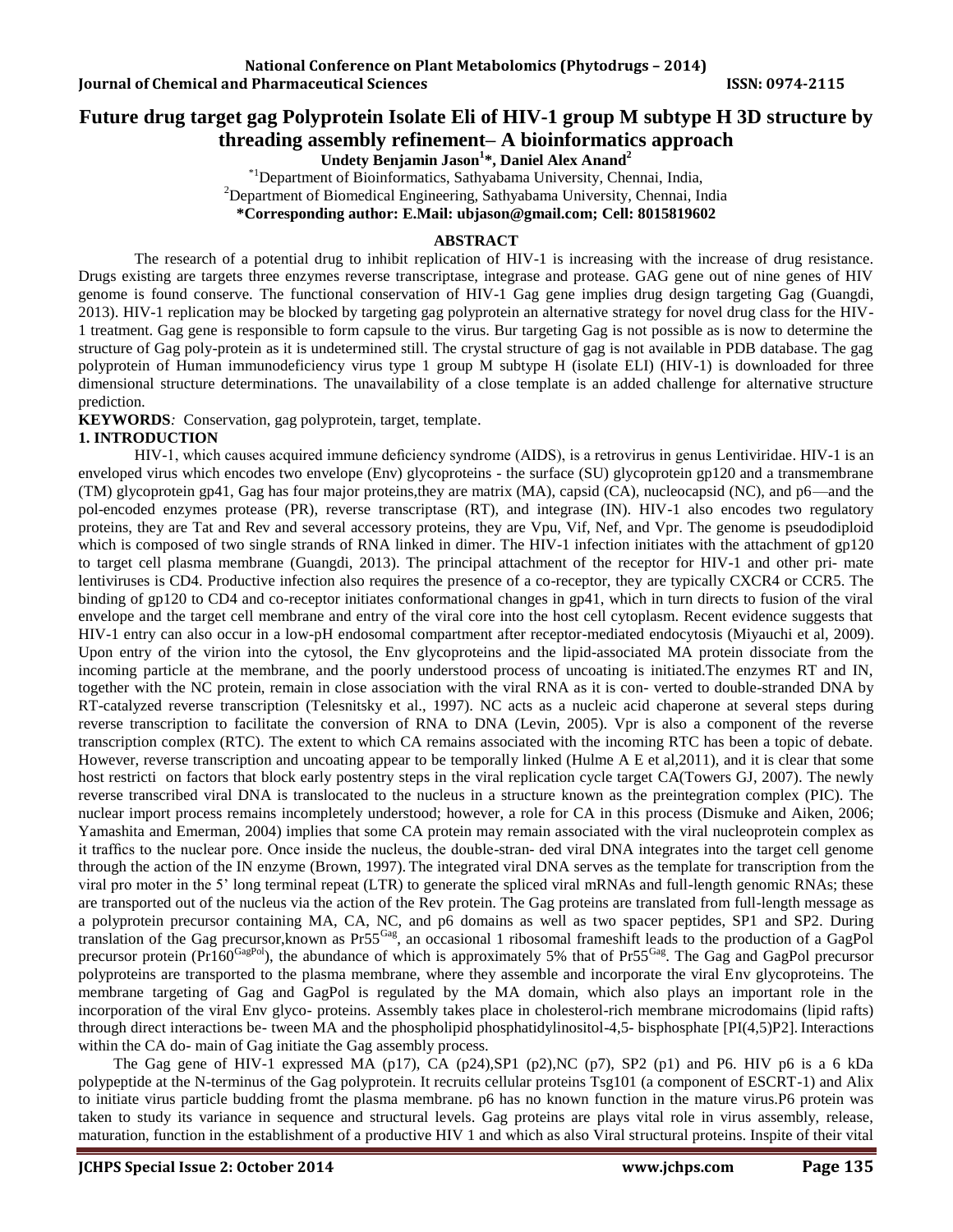#### **National Conference on Plant Metabolomics (Phytodrugs – 2014) Iournal of Chemical and Pharmaceutical Sciences ISSN: 0974-2115**

role throughout the replication cycle, there are currently no approved antiretroviral therapies that target the Gag precursor protein or any of the mature Gag proteins. Recent progress in understanding the structural and cell biology of HIV-1 Gag function has revealed a number of potential Gag-related targets for possible therapeutic intervention. In this study, we emphasize that our current understanding of HIV-1 Gag P6 protein suggest some approaches to be as a target for novel antiretroviral agents.

#### **2. MATERIALS AND METHODS**

Sequence of Gag Poly Protein: The gag polyprotein of **Human immunodeficiency virus type 1 group M subtype H (isolate ELI) (HIV-1)** is downloaded for three dimensional structure determinations. Its length is 500 amino acids. The Gag polyprotein sequence is retrieved from the Uniprot database, >sp|P04592|GAG\_HV1EL Gag polyprotein OS=Human immunodeficiency virus type 1 group M subtype D (isolate ELI)  $GN=gg$   $PE=3$   $SV=3$ MGARASVLSGGKLDKWEKIRLRPGGKKKYRLKHIVWASRELERYALNPGLLETSEGCK QIIGQLQPAIQTGTEELRSLYNTVATLYCVHKGIDVKDTKEALEKMEEEQNKSKKKAQQAAADTGNNSQVSQNYPIV QNLQGQMVHQAISPRTLNAWVKVIEEKAFSPEVIPMFSALSEGATPQDLNTMLNTVGGHQAAMQMLKETINEEAAE WDRLHPVHAGPIAPGQMREPRGSDIAGTTSTLQEQIAWMTSNPPIPVGEIYKRWIIVGLNKIVRMYSPVSILDIRQGPKE PFRDYVDRFYKTLRAEQASQDVKNWMTETLLVQNANPDCKTILKALGPQATLEEMMTACQGVGGPSHKARVLAEA MSQATNSVTTAMMQRGNFKGPRKIIKCFNCGKEGHIAKNCRAPRKKGCWRCGKEGHQLKDCTERQANFLGRIWPSH KGRPGNFLQSRPEPTAPPAESFGFGEEITPSQKQEQKDKELYPLTSLKSLFGNDPLSQ

 A hierarchical protein structure modeling approach is used on the secondary-structure enhanced profile-profile threading alignment and the iterative implementation of the threading assembly refinement program. Critical Assessment of Structure Prediction (CASP) experiment implemented.CASP (or Critical Assessment of Techniques for Protein Structure Prediction) is a community-wide experiment for testing the state-of-the-art of protein structure predictions which takes place every two years since 1994. The experiment (often referred as a competition) is strictly blind because the structures of testing proteins are unknown to the predictors.

### **3. RESULTS AND DISCUSSION**

The software first retrieves template proteins of similar folds (or super-secondary structures) from the PDB library by LOMETS, a locally installed meta-threading approach. Then the continuous fragments excised from the PDB templates are reassembled into full-length models by replica-exchange Monte Carlo simulations with the threading unaligned regions (mainly loops) built by ab initio modeling. In cases where no appropriate template is identified by LOMETS, I-TASSER will build the whole structures by ab initio modeling. The low free-energy states are identified by SPICKER through clustering the simulation decoys. In the third step, the fragment assembly simulation is performed again starting from the SPICKER cluster centroids, where the spatial restrains collected from both the LOMETS templates and the PDB structures by TM-align are used to guide the simulations. The purpose of the second iteration is to remove the steric clash as well as to refine the global topology of the cluster centroids. The decoys generated in the second simulations are then clustered and the lowest energy structures are selected. The final full-atomic models are obtained by REMO which builds the atomic details from the selected I-TASSER decoys through the optimization of the hydrogen-bonding network. The three dimensional structure is determined with the 89.8% of amino acids in favored regions evaluated by Ramachandran plot through Rampage.



## **Figure.1.Constructed three dimensional structure of Gag Polyprotein isolate ELI**

 The best predicted model evaluated by Rampage, University of Cambridge is shown in Figure.3&4 which was found to have best score being validated out of the five models. Figure.2 shows the accuracy of each residue forming a helix, beta strand or a coil.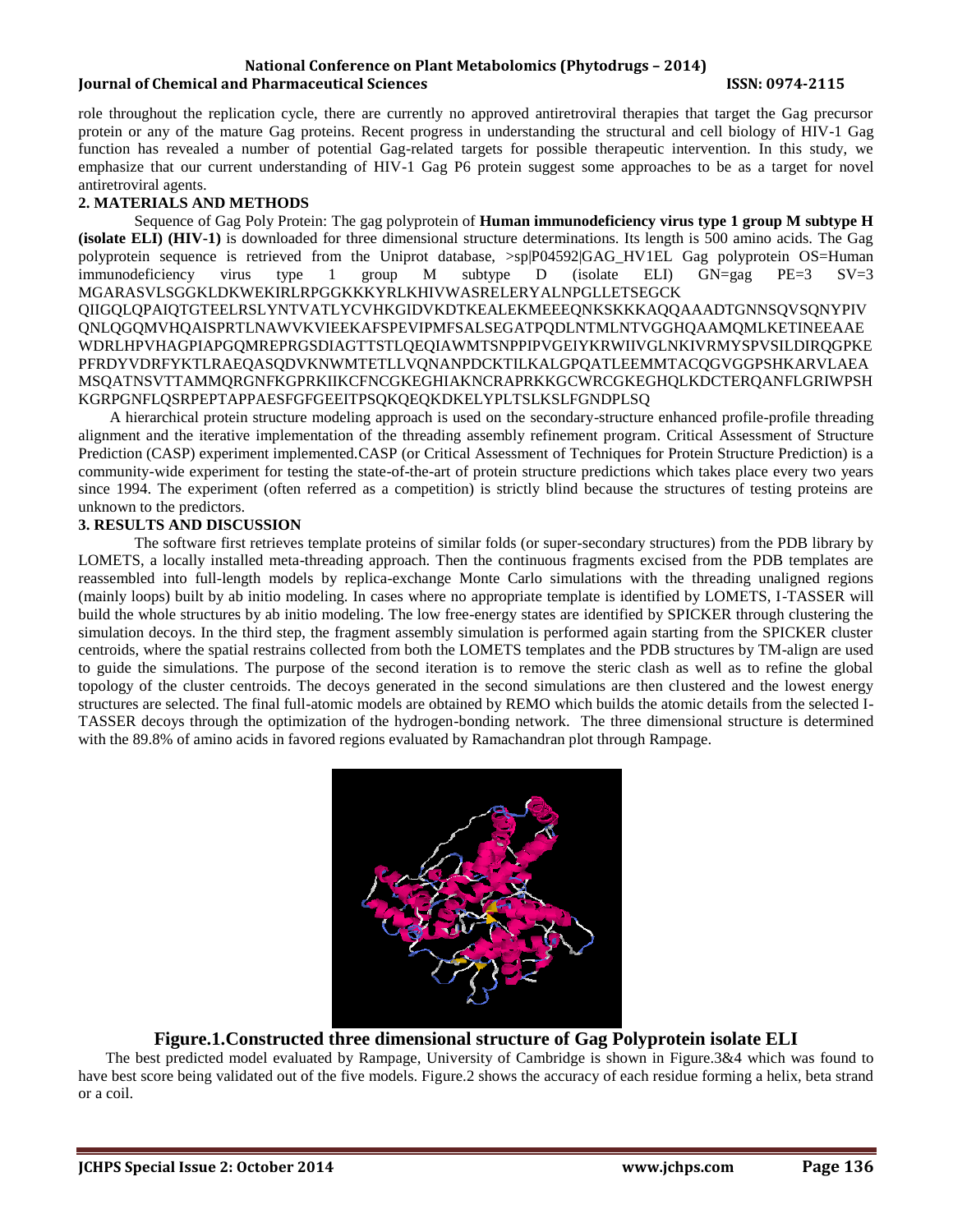







Number of residues in favoured region (~98.0% expected): 447 (89.8%) Number of residues in allowed region (~2.0% expected) : 27 (5.4%) Number of residues in outlier region : 24 (4.8%)

### **4. CONCLUSION**

The drug resistance to Anti-retroviral therapy targeting mostly RT and IN has directed to study Gag poly protein. The Gag polyprotein was understood to be conserved and implicates rational drug design. As it forms the encapsulation of HIV, if blocked it allows core viral ingredients to fatal end. The non availability of PDB structure and similar template with higher number of residues caused to use threading assembly refinement. This work further carries in finding active site, lead screening and docking studies of Gag poly protein.

#### **REFERENCES**

Ambrish Roy, Alper Kucukural, Yang Zhang, I-TASSER: a unified platform for automated protein structure and function prediction, Nature Protocols, 5, 2010, 725-738.

Ambrish Roy, Jianyi Yang, Yang Zhang. COFACTOR: an accurate comparative algorithm for structure-based protein function annotation. Nucleic Acids Research, 40, 2012, 471-477.

Brown P O: Integration. In: Retroviruses (Coffin J, Varmus H, Hughes S, eds.). Cold Spring Harbor Laboratory, Cold Spring Harbor, New York, 1997, 161–205.

Chiu H C, Wang F D, Chen Y M, Wang C T, Effects of human immunodeficiency virus type 1 transframe protein p6\* mutations on viral protease-mediated Gag processing, J Gen Virol, 87, 2006, 2041-6.

Dismuke D J and Aiken C: Evidence for a functional link between uncoating of the human immunodeficiency virus type 1 core and nuclear import of the viral preintegration complex, J Virol, 80(8), 2006, 3712–3720.

Guangdi Li,Jens Verheyen,Soo-Yon Rhee, Arnout Voet, Anne-Mieke Vandamme, Krist of heys:Functional conservation of HIV-1 Gag:implications, Retrovirology, 10, 2013, 126.

Huang M, Orenstein J M, Martin M A, Freed E O, p6 Gag is required for particle production from full-length human immunodeficiency virus type 1 molecular clones expressing protease, J Virol, 69(11), 1995, 6810-8.

Hulme A E, Perez O, and Hope T J: Complementary assays reveal a relationship between HIV-1 uncoating and reverse transcription, Proc Natl Acad SciUSA, 108(24), 2011, 9975–9980.

Levin J G, Guo J, Rouzina I, and Musier-Forsyth K: Nucleic acid chaperone activity of HIV-1 nucleocapsid protein: Critical role in reverse transcription and molecular mechanism. Prog Nucleic Acid Res Mol Biol, 80, 2005, 217–286.